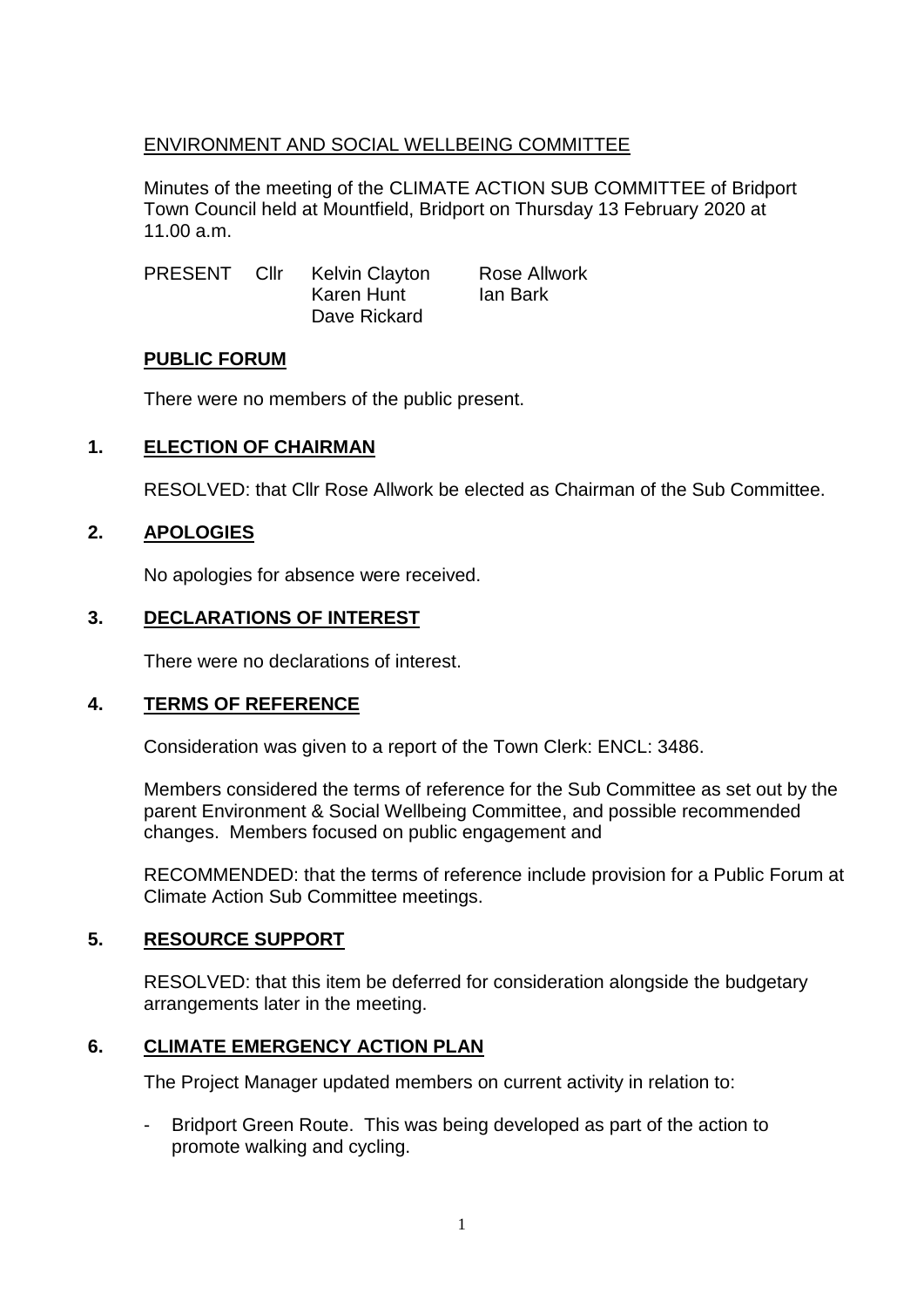- Bridport Area Tree Plan. This was being developed with support from Dorset AONB, and included where and what trees could be planted. It would also address geology, flooding, air pollution, carbon reduction and wildlife impacts. The Plan would consider areas beyond the confines of Bridport parish and relevant parishes would be engaged.
- Asker Meadow and Riverside Gardens Tree Planting. These initiatives were proceeding with support identified during consultation. 250 trees had been planted at Asker Meadows, with a further 400 and hedgerow to follow. 500 trees were to be planted at Riverside Gardens. The benefits of local food would be incorporated, including the planting of fruit trees.
- Mountfield Biomass Boiler specification. Low Carbon Dorset were preparing a specification for a potential boiler for Mountfield and possibly The Grove. There would be options for a Town Council-owned boiler installation, or for purchase of energy from a contractor-owned/installed boiler. The possibility of a PV 'farm' had also been introduced into the discussion and a paper would be brought forward.

RESOLVED: that a task and finish group comprising sub committee members be convened to consider potential biomass boiler and PV panel installations.

- Raise the Roof and Woodhub projects. A report was due to be received from Assemble shortly, which would include consideration of available building materials and how building related to the provision of affordable housing. Proposals would be brought forward following receipt of the report.
- Food Security focus. This would be a likely activity at the Food Festival, and assistance was being given to the group involved in this.

### **7. BUDGET**

The Town Clerk reported that the Town Council had agreed to incorporate £100,000 into its capital programme to deliver the action plan, divided into two equal sums over the two years 2020/21 and 2021/22. The Council's Financial Regulations would need to be considered carefully to ensure that all expenditure was in line with the regulations.

Members considered the need for additional capacity to support delivery of the plan and associated outreach work, and to prioritise actions to assist in estimating the capacity required. Capacity could be achieved through additional staffing and/or contracted support. There would also need to be a carbon reduction budget to sit alongside the financial budget.

RESOLVED: that a report be tabled incorporating the top five or six priorities from the action plan, and the cost and arrangements for support and outreach work.

### **8. MAKING THINGS HAPPEN INTERNALLY**

The Project Manager reported that:

- Officers were investigating the purchase of an electric vehicle.
- Low Carbon Dorset funding was being discussed and that this was available until the Autumn. A report on a possible biomass boiler and PV installation